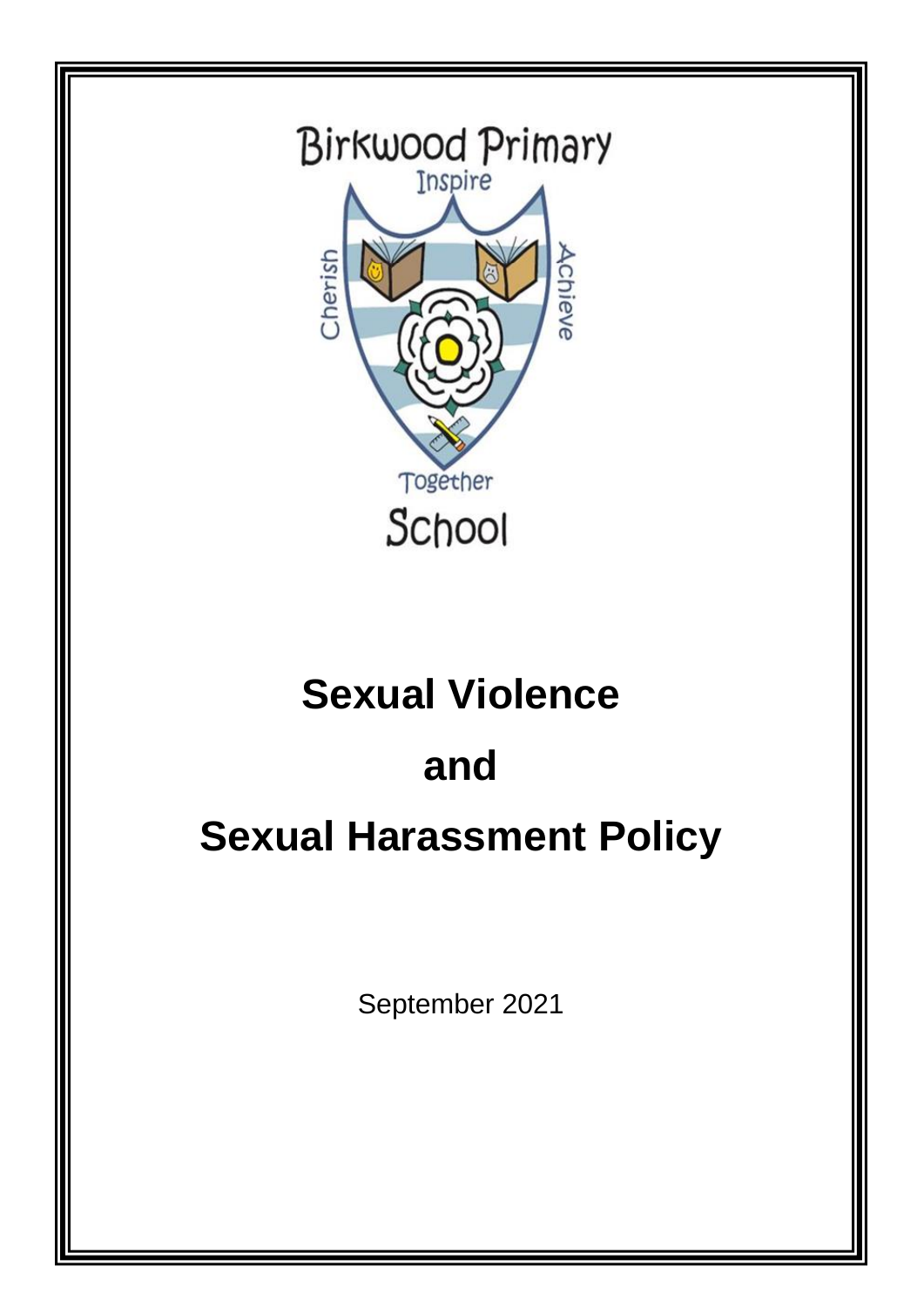#### **Introduction**

In September 2021 the Department for Education released updated advice; Sexual violence and sexual harassment between children in schools and colleges – advice for governing bodies, proprietors, head teachers, principals, senior leadership teams and designated safeguarding leads.

The advice is to be read and referenced alongside the current Keeping Children Safe in Education document and school's Safeguarding and Child Protection Policy. The focus is sexual violence and sexual harassment between children at school and college, the guidance seeks to define the issues, minimise risks and what to do if an incident occurs/alleged to have occurred.

#### **What is meant by sexual violence and sexual harassment between children?**

Sexual violence and sexual harassment can occur between two children of any sex. They can also occur through a group of children sexually assaulting or sexually harassing a single child or group of children.

Children who are victims of sexual violence and sexual harassment will likely find the experience stressful and distressing. This will, in all likelihood, adversely affect their educational attainment.

Birkwood Primary School will aim is to support these pupils to access their education and get the correct specialist support, working in partnership with the police and children's services.

We are clear that sexual violence and sexual harassment is not acceptable, will never be tolerated and is not an inevitable part of growing up.

We will always challenge behaviour or language that's seeks to normalise sexual harassment or violence in school.

Sanctions will be applied in accordance with our behaviour policy.

## **Definition of sexual violence**

There are many different ways to describe children who have been subjected to sexual violence and/or sexual harassment and many ways to describe those who are alleged to have carried out any form of abuse. For the purposes of this advice, we use the term 'victim'. It is a widely recognised and understood term.

For the purpose of this policy we use the term 'perpetrator'. It is important to remember that, as a child, any perpetrator should be provided with, a different level of support to that which might be provided to an adult who is alleged to have abused a child

For the purpose of this policy, when referring to sexual violence we are referring to sexual offences under the Sexual Offences Act 2003 as described below:

**Rape:** A person (A) commits an offence of rape if: he intentionally penetrates the vagina, anus or mouth of another person (B) with his penis, B does not consent to the penetration and A does not reasonably believe that B consents.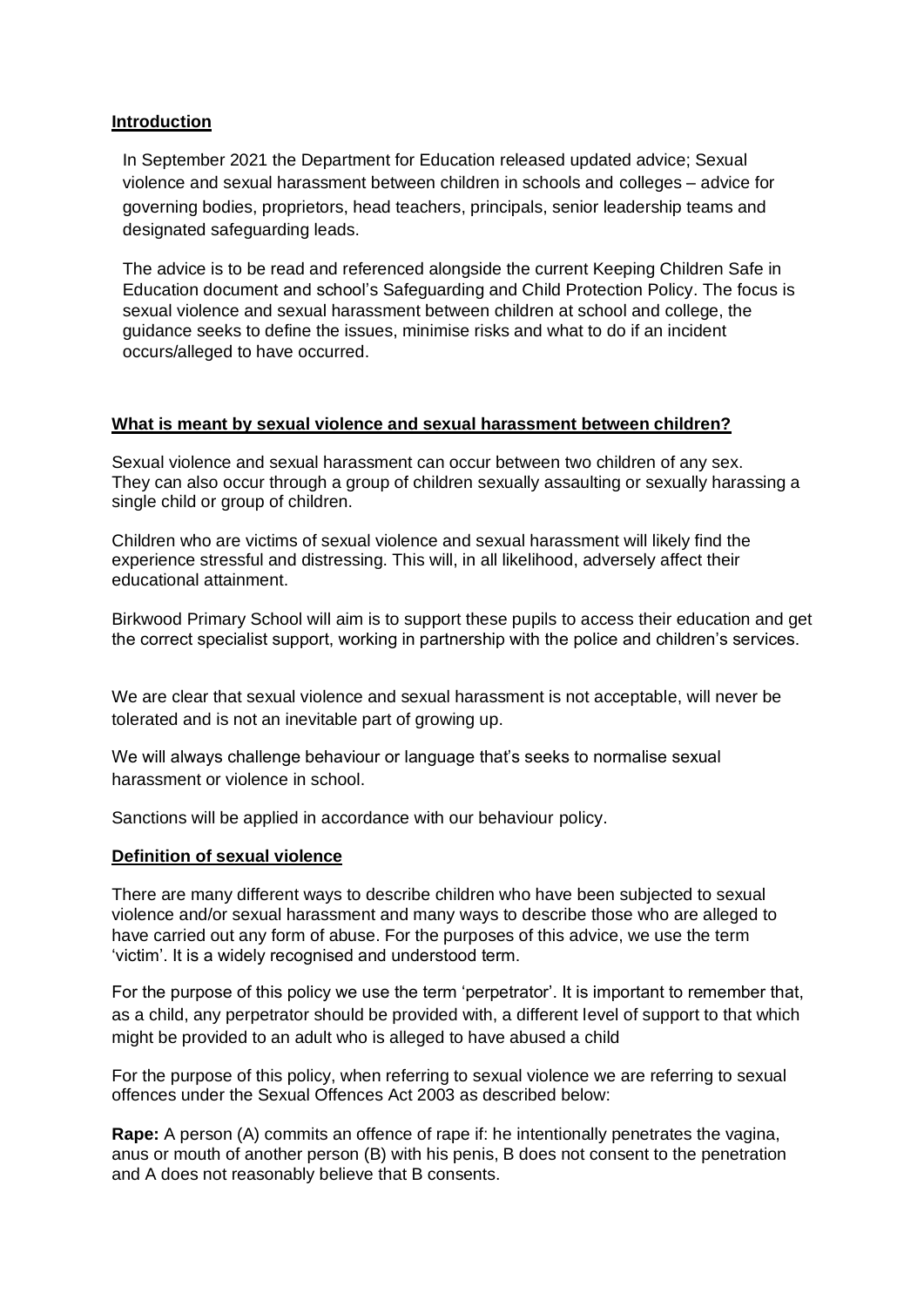**Assault by Penetration:** A person (A) commits an offence if: s/he intentionally penetrates the vagina or anus of another person (B) with a part of her/his body or anything else, the penetration is sexual, B does not consent to the penetration and A does not reasonably believe that B consents.

**Sexual Assault:** A person (A) commits an offence of sexual assault if: s/he intentionally touches another person (B), the touching is sexual, B does not consent to the touching and A does not reasonably believe that B consents.

Sexual assault covers a very wide range of behaviour. A single act of kissing someone without consent or touching someone's bottom/breasts/genitalia without consent can still constitute sexual assault

**Causing someone to engage in sexual activity without consent:** A person (A) commits an offence if: s/he intentionally causes another person (B) to engage in an activity, the activity is sexual, B does not consent to engaging in the activity, and A does not reasonably believe that B consents. (This could include forcing someone to strip, touch themselves sexually, or to engage in sexual activity with a third party.)

#### **What is consent?**

Someone consents to vaginal, anal or oral penetration only if s/he agrees by choice to that penetration and has the freedom and capacity to make that choice.

Consent to sexual activity may be given to one sort of sexual activity but not another, e.g.to vaginal but not anal sex or penetration with conditions, such as wearing a condom.

Consent can be withdrawn at any time during sexual activity and each time activity occurs.

- a child under the age of 13 can never consent to any sexual activity;
- the age of consent is 16;
- sexual intercourse without consent is rape.

#### **What is sexual harassment?**

For the purpose of this policy, when referring to sexual harassment we mean 'unwanted conduct of a sexual nature' that can occur online and offline and both inside and outside of school'.

When we reference sexual harassment, we do so in the context of child on child sexual harassment.

Sexual harassment is likely to: violate a child's dignity, and/or make them feel intimidated, degraded or humiliated and/or create a hostile, offensive or sexualised environment.

Whilst not intended to be an exhaustive list, sexual harassment can include:

• sexual comments, such as: telling sexual stories, making lewd comments, making sexual remarks about clothes and appearance and calling someone sexualised names;

• sexual "jokes" or taunting;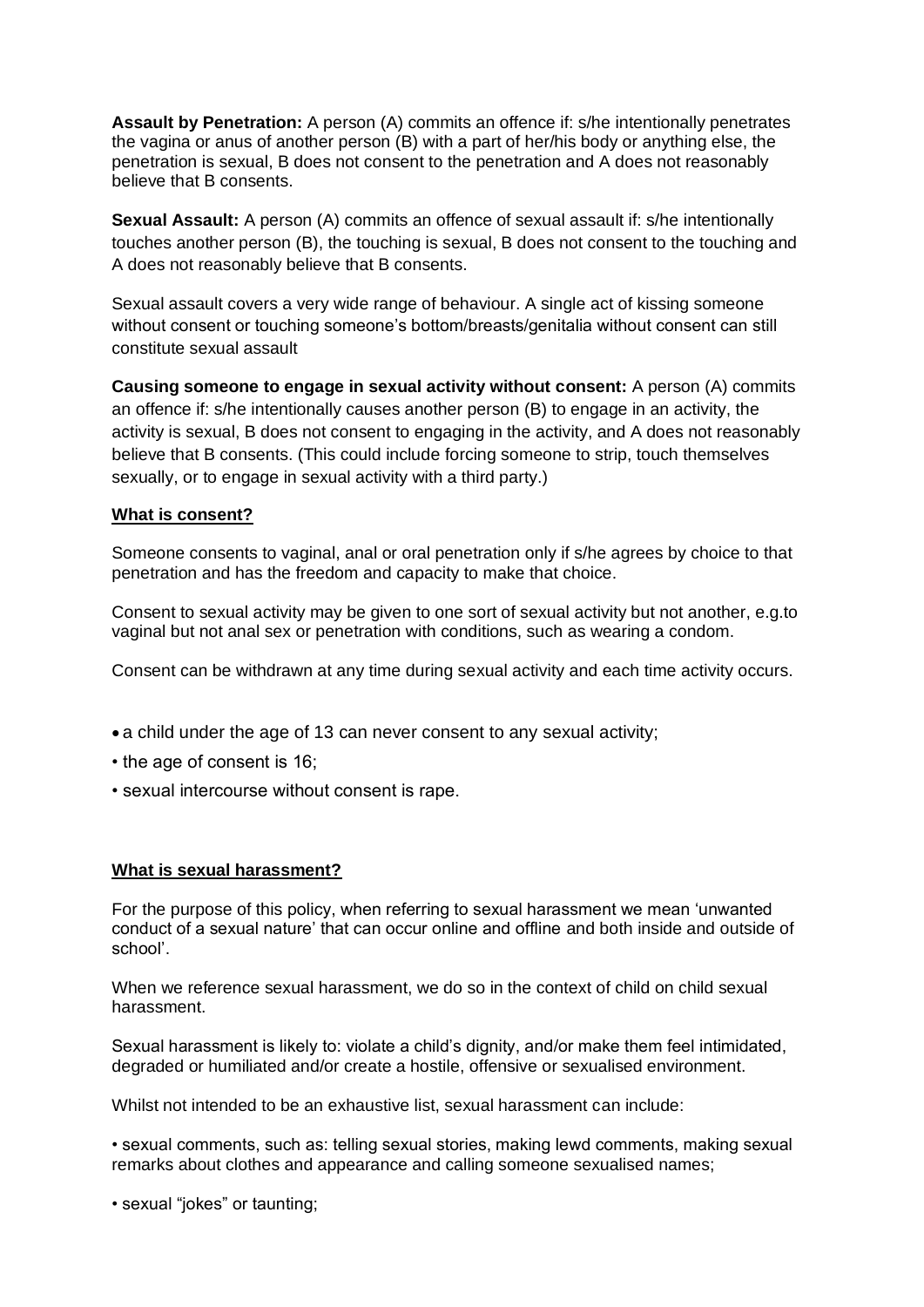• physical behaviour, such as: deliberating brushing against someone, interfering with someone's clothes and displaying pictures, photos or drawings of a sexual nature; and

• online sexual harassment. This may be standalone or part of a wider pattern of sexual harassment and/or sexual violence.

It may include:

- $\circ$  Consensual and non-consensual sharing of nude and semi-nude images and videos as set out in *UKCIS Sharing nudes and semi-nudes: advice for education settings working with children and young people* (which provides detailed advice for schools and colleges) taking and sharing nude photographs of U18s is a criminal offence;
- o sharing of unwanted explicit content;
- $\circ$  upskirting (a criminal offence);
- o sexualised online bullying;
- o unwanted sexual comments and messages, including, on social media;
- o sexual exploitation; coercion and threats.

#### **Harmful Sexual Behaviour**

Children's sexual behaviour exists on a wide continuum, from normal and developmentally expected to inappropriate, problematic, abusive and violent. Problematic, abusive and violent sexual behaviour is developmentally inappropriate and may cause developmental damage. A useful umbrella term is "harmful sexual behaviour" (HSB). The term has been widely adopted in child protection. HSB can occur online and/or face to face and can also occur simultaneously between the two. HSB should be considered in a child protection context.

When considering HSB, ages and the stages of development of the children are critical factors. Sexual behaviour between children can be considered harmful if one of the children is much older, particularly if there is more than two years' difference or if one of the children is pre-pubescent and the other is not. However, a younger child can abuse an older child, particularly if they have power over them, for example, if the older child is disabled or smaller in stature. Confidential, specialist support and advice on HSB is available from the specialist sexual violence sector:

• Rape Crisis (England & Wales) or The Survivors Trust for information, have advice, and details of local specialist sexual violence organisations.

• NICE guidance contains information on, amongst other things: developing interventions; working with families and carers; and multi-agency working.

• The Lucy Faithfull Foundation has developed a HSB toolkit, which amongst other things, provides support, advice and information on how to prevent it, links to organisations and helplines, resources about HSB by children, internet safety, sexual development and preventing child sexual abuse.

• The NSPCC provides free and independent advice about HSB: NSPCC Learning: Protecting children from harmful sexual behaviour and NSPCC - Harmful sexual behaviour framework

• Contextual Safeguarding Network – Beyond Referrals (Schools) provides a school selfassessment toolkit and guidance for addressing HSB in schools.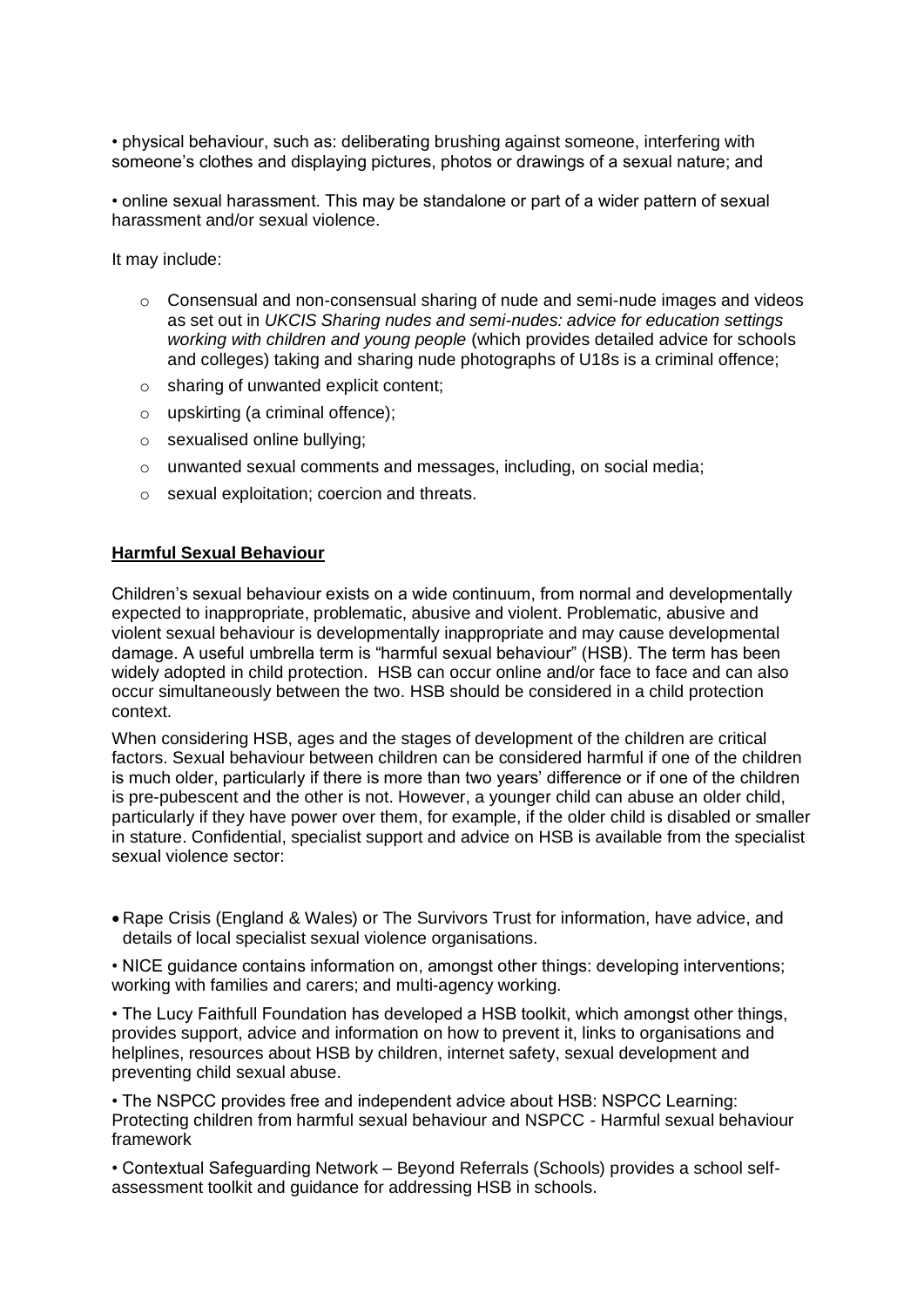• StopItNow - Preventing harmful sexual behaviour in children - Stop It Now provides a guide for parents, carers and professionals to help everyone do their part in keeping children safe, they also run a free confidential helpline.

#### **How do we respond to reports of sexual violence and sexual harassment?**

Reports of sexual violence and sexual harassment are likely to be complex and require difficult professional decisions to be made, often quickly and under pressure.

Guidance from the DfE is clear that it does not attempt to provide (nor would it be possible to provide) detailed advice on what we should do in any or every particular case; it provides effective safeguarding practice and principles for us to consider in our decision making process. Ultimately, all decisions at Birkwood Primary School will be made on a case-bycase basis.

The Designated Safeguarding Leaders (DSLs) will take the leading role and will use their professional judgement, supported by other agencies, such as children's social care and the police as required.

Some situations are statutorily clear:

- a child under the age of 13 can never consent to any sexual activity
- the age of consent is 16
- sexual intercourse without consent is rape
- rape, assault by penetration and sexual assault are defined in law; and

• creating and sharing sexual photos and videos of under-18s is illegal (often referred to as sexting). This includes children making and sharing sexual images and videos of themselves.

Our basic safeguarding principle is: if a child has been harmed, is in immediate danger, or is at risk of harm a referral should be made to children's social care.

A social worker should respond to the referrer within one working day to explain what action they will be taking.

We will usually inform parents that we are making a referral to children's social care however, this too is on a case by case basis. It may be that we have assessed the situation and believe that a referral is needed without parental knowledge in order to safeguard pupils involved.

Once a referral is processed children's social care will consider if early help, section 17 and/or 47 statutory assessments are appropriate.

We will support in an early help assessment, child protection enquiry, strategy discussion and child protection conference.

We will work closely with the police as rape, assault by penetration and sexual assaults are crimes. Where there is a report of a rape, assault by penetration or sexual assault, the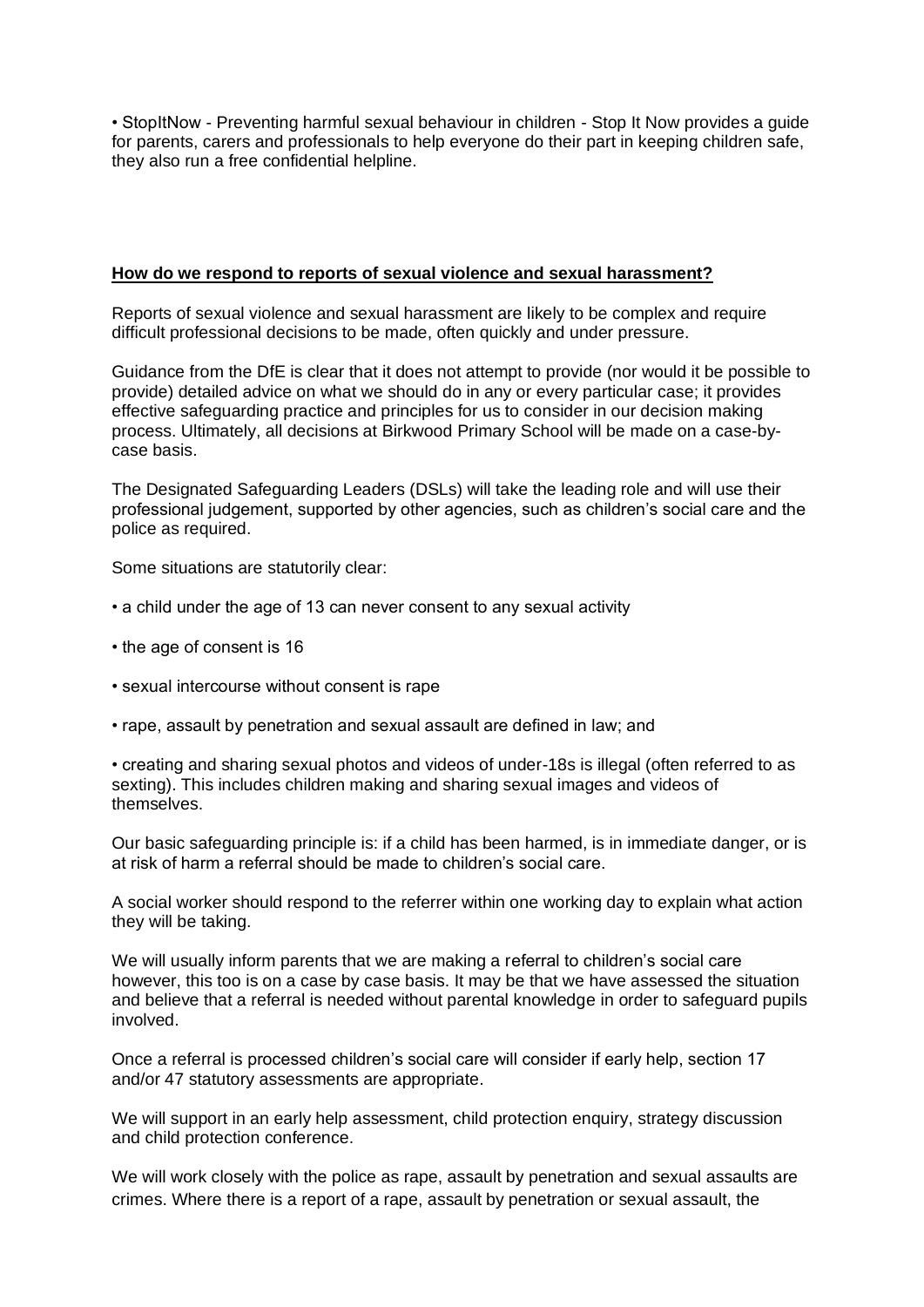starting point is it should be passed to the police who will advise and log according to their own guidelines.

#### **Responding to reports of sexual violence and sexual harassment online**

We are aware that incidents of sexual violence and sexual harassment that occur online (either in isolation or in connection to offline incidents) can introduce a number of complex factors.

These include the potential for the incident to take place across a number of social media platforms and services and for things to move from platform to platform online.

It also includes the potential for the impact of the incident to extend further than our local community (e.g. for images or content to be shared around neighbouring schools) and for a victim (or alleged perpetrator) to become marginalised and excluded by both online and offline communities.

There is also the strong potential for repeat victimisation in the future if abusive content continues to exist somewhere online.

We will act in accordance with our Anti-Bullying policy if we are made aware that our pupils are using online platforms which in any way jeopardises the safety of other members of our school community.

#### **The immediate response to a report - Managing the disclosure**

We will always do our utmost to ensure that victims are reassured that they are being taken seriously and that they will be supported and kept safe.

In some cases, the victim may not make a direct report or disclosure. For example, a friend may make a report or a member of our school may overhear a conversation that suggests a child has been harmed.

As with all safeguarding concerns, our staff are trained to follow the school protocol regarding the recognised signs of safety and will speak to one of the DSLs. This discussion will be handled sensitively and with the support of children's social care if required.

Our safeguarding practice includes:

• not promising confidentiality at this initial stage as it is very likely a concern will have to be shared further (for example with the designated safeguarding lead or children's social care) to discuss next steps.

•only sharing the report with those people who are necessary in order to progress it.

• listening carefully to the child, being non-judgmental, being clear about boundaries and how the disclosure will be progressed, not asking leading questions and only prompting the child where necessary with open questions – where, when, what etc;

•when making a record of the disclosure we write up a thorough summary and log it on CPOMS (our child protection recording system). It may be appropriate to make notes during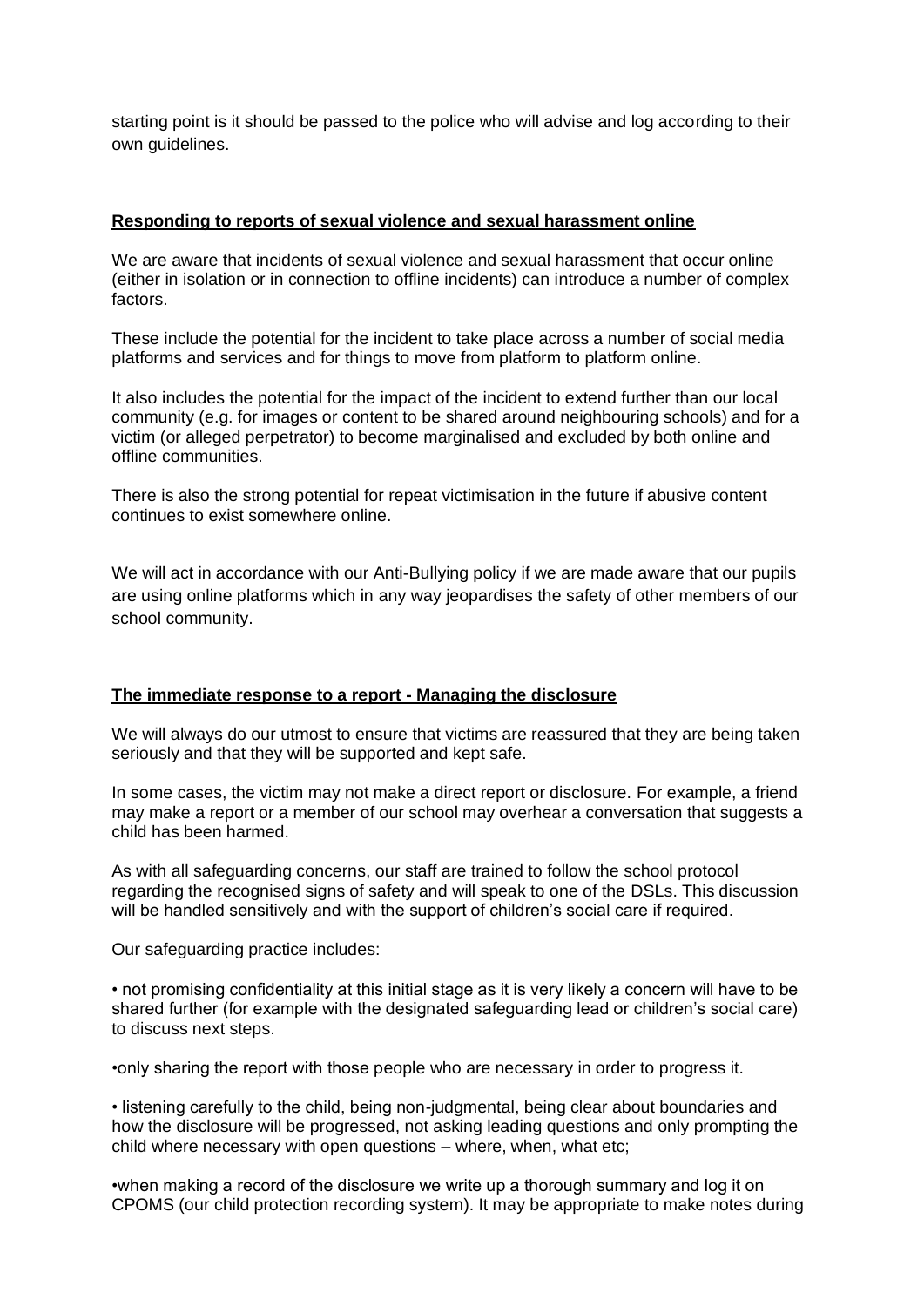the disclosure (especially if a second member of staff is present). However, if making notes during any disclosures we are conscious of the need to remain engaged with the pupil;

• we make sure to only record the facts as the student presents them. The notes should not reflect the personal opinion of the note taker. We are aware that notes of such disclosures could become part of a statutory assessment by children's social care and/or part of a criminal investigation;

•if possible, we aim to manage disclosures with two members of staff present, (preferably one of them being the DSL). However this might not always be possible; and

•informing the designated safeguarding lead (or deputy) as soon as practically possible if the designated safeguarding lead (or deputy) are not involved in the initial disclosure.

#### **Considering confidentiality and anonymity**

a) Confidentiality

Staff taking a disclosure will never promise confidentiality as it is very likely that it will be in the best interests of the victim to seek advice and guidance from others in order to provide support and engage appropriate agencies. We do not consider ourselves to be experts in this area and it is vital that appropriate support is flagged up to the students and parents or organised by us for them.

The victim may ask us not to tell anyone about the sexual violence or sexual harassment. There are no easy or definitive answers when a victim makes this request. If the victim does not give consent to share information, staff may still lawfully share it, if it can be justified to be in the public interest, for example, to protect children from harm and to promote the welfare of children. The DSLs will consider the following:

•parents or carers should normally be informed (unless this would put the victim at greater risk);

•the basic safeguarding principle is: if a child is at risk of harm, is in immediate danger or has been harmed a referral should be made to children's social care; and

•rape, assault by penetration and sexual assaults are crimes. The starting point is that reports should be passed to the police

Ultimately, the DSL will have to balance the victim's wishes against their duty to protect the victim and other children within the school setting.

If we do decide to make a referral to children's social care and/or a report to the police against the victim's wishes, this will be handled extremely carefully, the reasons will in most cases be explained to the victim and appropriate specialist support offered.

b) Anonymity

Where we are aware that an allegation of sexual violence or sexual harassment is progressing through the criminal justice system, we will be mindful of anonymity, witness support and the criminal process in general so that we can offer support and act appropriately.

In addition, we will endeavour to do all we can to reasonably protect the anonymity of any children involved in any report of sexual violence or sexual harassment.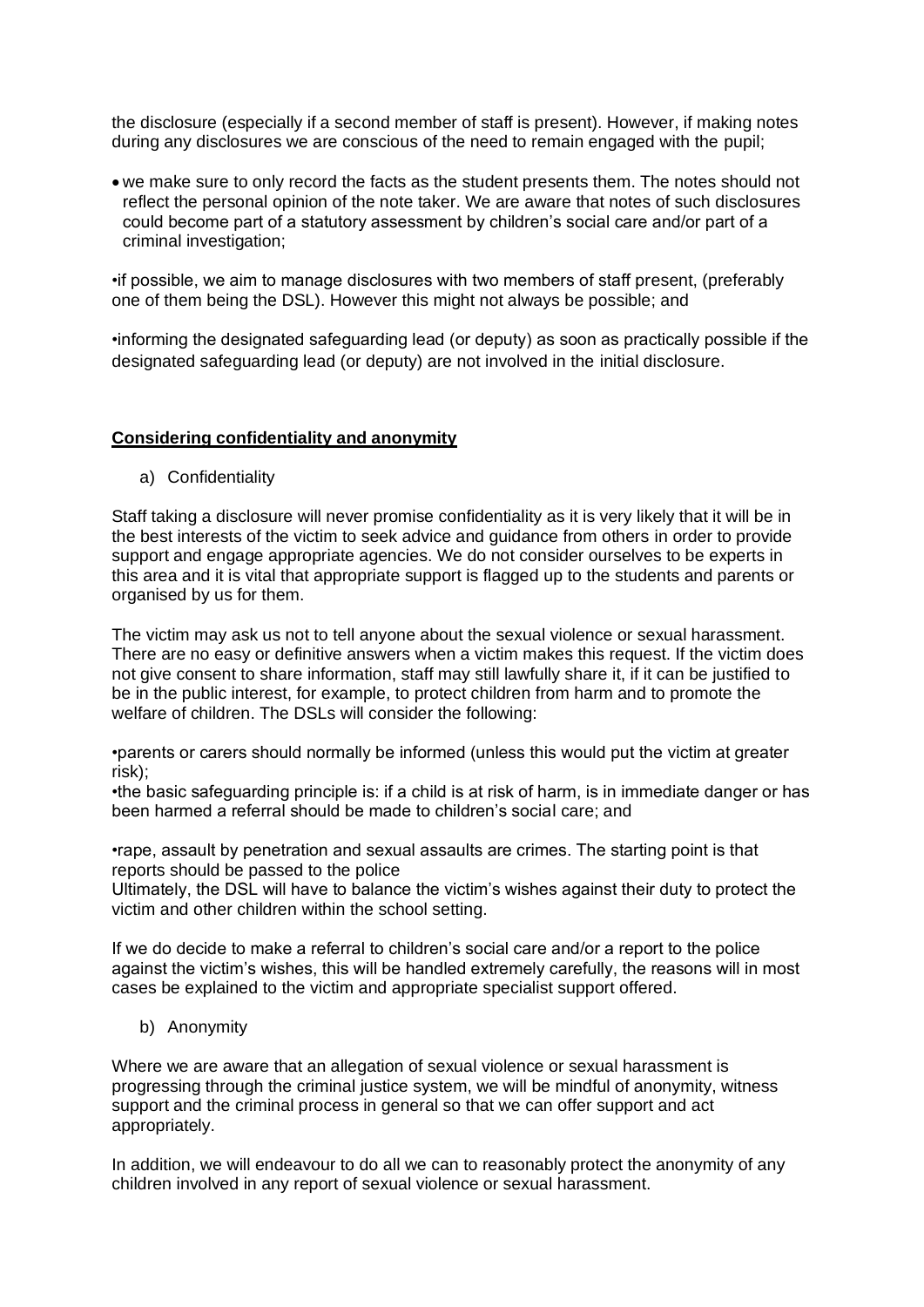We will carefully consider which staff in our school should know about the report and any support that will be in place for the children involved.

We are however, mindful that if an investigation in ongoing it is not our place to offer guidance and support to the children and their families beyond what could reasonably be expected in regards to their education.

We will also act in accordance with our Anti-Bullying policy when considering the potential impact of social media in facilitating the spreading of rumours and exposing victims' identities.

## **Risk Assessment**

When there has been a report of sexual violence, the DSL will carry out an immediate risk assessment.

Where there has been a report of sexual harassment, the need for a risk assessment should be considered on a case-by-case basis. The risk assessment should consider:

•the victim;

•the alleged perpetrator; and

•the other children (and, if appropriate, staff) at school.

The risk assessments will be recorded (written or electronic) and will be kept under regular review, reflecting any changes in circumstances.

At all times, we will be actively considering the risks posed to all our pupils and put adequate measures in place to protect them and keep them safe during school hours. The DSLs will continue to liaise with children's social care and specialist services as required. Where there has been a report of sexual violence, it is likely that professional risk assessments by social workers and or sexual violence specialists will be required. Any such professional assessments will be used to inform our approach to supporting and protecting the pupils and updating our own risk assessment.

#### **Action following a report of sexual violence and/or sexual harassment**

We will carefully consider any report of sexual violence and/or sexual harassment.

Important considerations will include:

•the wishes of the victim in terms of how they want to proceed. This is especially important in the context of sexual violence and sexual harassment. Victims should be given as much control as is reasonably possible over decisions regarding how any investigation will be progressed and any support that they will be offered;

• The school's ongoing relationship with the involved pupil's families if appropriate

•the nature of the alleged incident(s), including: might a crime have been committed and consideration of harmful sexual behaviour;

•the ages of the pupils involved;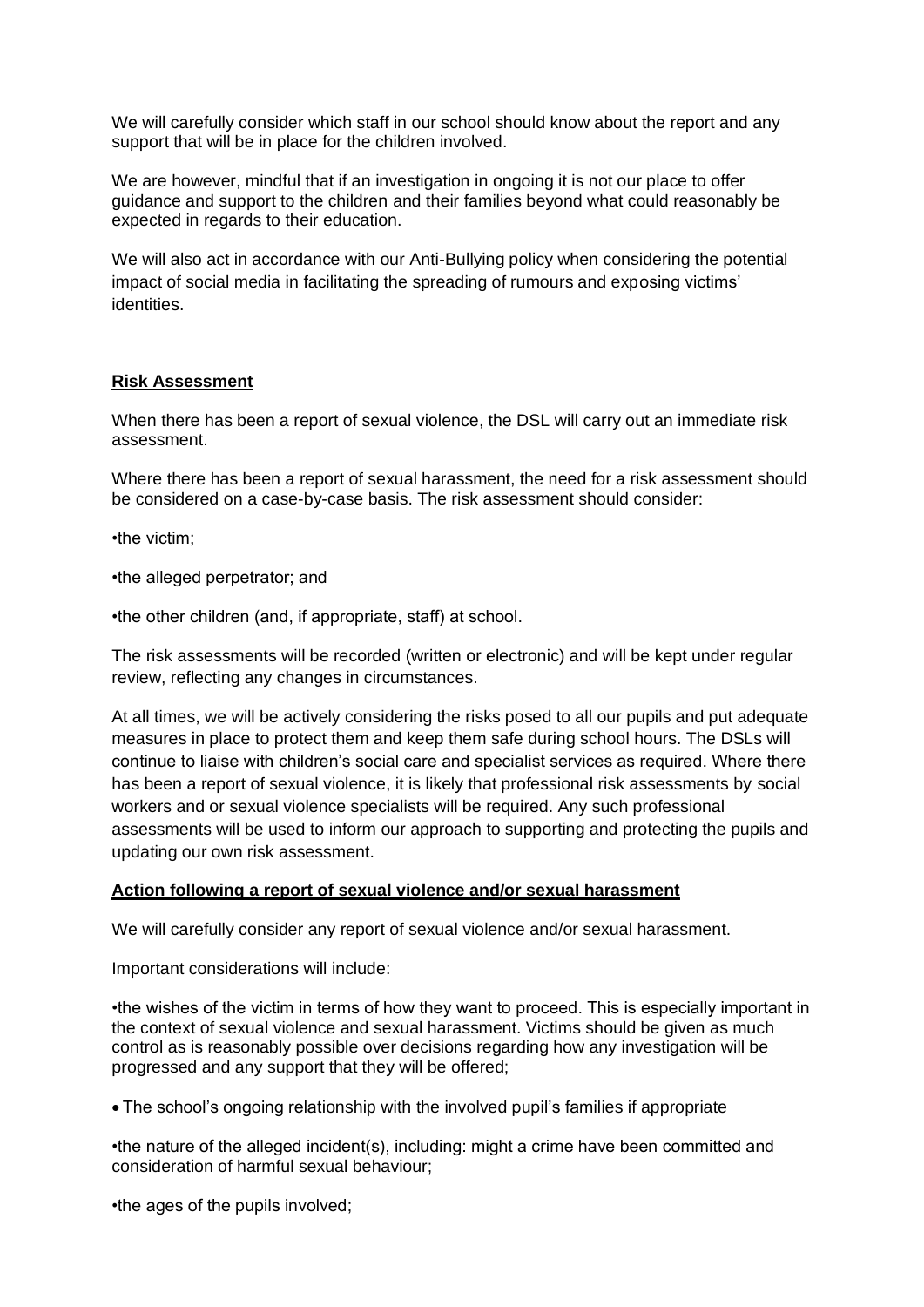•the developmental stages of the pupils involved;

•any power imbalance between the pupils (e.g. is the alleged perpetrator significantly older);

•if the alleged incident is a one off or a sustained pattern of abuse (where this may be known);

•are there ongoing risks; and

•other related issues and wider context. Where incidents and/or behaviours are associated with factors outside the school or occur between children outside the school, we will consider contextual safeguarding. This simply means assessments of children in such cases should consider whether wider environmental factors are present in a child's life that are a threat to their safety and/or welfare.

## **Options to manage the report**

We will consider every report on a case-by-case basis. When to inform the alleged perpetrator will be a decision that will be carefully considered. Where a report is going to be made to children's social care and/or the police, then, as a general rule, we will speak to the relevant agency and discuss next steps and how the alleged perpetrator will be informed of the allegations.

There are four likely scenarios we will need to consider when managing any reports of sexual violence and/or sexual harassment:

## **a) Manage internally**

• In some cases of sexual harassment, for example one-off incidents, the school may take the view that the students concerned are not in need of early help or statutory intervention and that it would be appropriate to handle the incident internally, perhaps through utilising our behaviour and bullying policies and by providing pastoral support.

## **b) Early help**

• In line with A) above, we may decide that the children involved do not require statutory interventions but may benefit from early help.

Early help means providing support as soon as a problem emerges, at any point in a child's life.

Providing early help is more effective in promoting the welfare of children than reacting later. Early help can be particularly useful to address non-violent harmful sexual behaviour and may prevent escalation of sexual violence.

• Multi-agency early help will work best when placed alongside strong school policies, preventative education and engagement with parents and carers.

## **c) Referrals to children's social care**

• Where a child has been harmed, is at risk of harm, or is in immediate danger a likely course of action will be that we make a referral to local children's social care.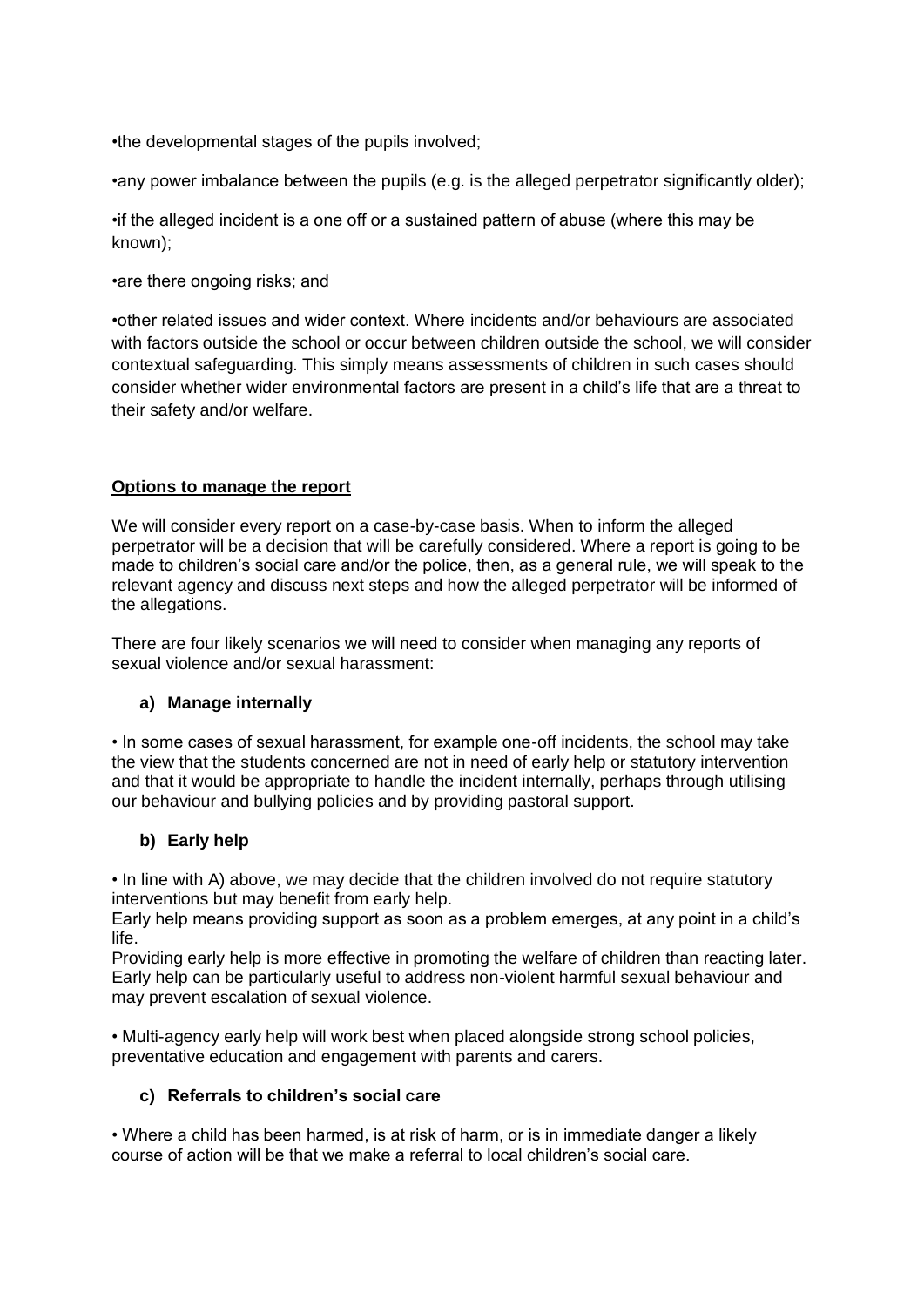• At the referral to children's social care stage, schools will generally inform parents or carers unless there are compelling reasons not to (if informing a parent or carer is going to put the child at additional risk). Any such decision should be made with the support of children's social care.

• If a referral is made, children's social care will then make enquiries to determine whether any of the children involved are in need of protection or other services.

• Where statutory assessments are appropriate, we will (especially DSLs) work alongside, and cooperate with, the relevant lead social worker. Collaborative working will help ensure the best possible package of coordinated support is implemented for the victim and, where appropriate, the alleged perpetrator and any other children that require support.

• We do not need to wait for the outcome (or even the start) of a children's social care investigation before protecting the victim and other children in the school. It will be important for us to work closely with children's social care (and other agencies as required) to ensure any actions we take do not jeopardise a statutory investigation. The risk assessment will help inform all of our decisions.

• In some cases, children's social care will review the evidence and decide a statutory intervention is not appropriate. The school (generally led by the DSL) may refer again if we believe the child remains in immediate danger or at risk of harm. If a statutory assessment is not appropriate, we will consider other support mechanisms such as early help, specialist support and pastoral support.

## **d) Reporting to the police**

• Where a report of rape, assault by penetration or sexual assault is made, the starting point is this should be passed on to the police.

• Reporting to the police will generally be in parallel with referrals to children's social care (as above).

• At this stage, schools will generally inform parents or carers unless there are compelling reasons not to, for example if informing a parent or carer is likely to put a child at additional risk. In circumstances where parents or carers have not been informed, it will be especially important that the school is supporting the child in any decision they take. This should be with the support of children's social care.

• Where a report has been made to the police, the school will consult the police and agree what information can be disclosed to staff and others, in particular the alleged perpetrator and their parents or carers. We will also discuss the best way to protect the victim and their anonymity.

## **Considering bail conditions**

• In the absence of bail conditions, when there is a criminal investigation, early engagement and joined up working between the school, children's social care and the police will be critical to support the victim, alleged perpetrator and other children involved (especially potentially witnesses).

Where required, advice from the police will be sought in order to help the school manage our safeguarding responsibilities.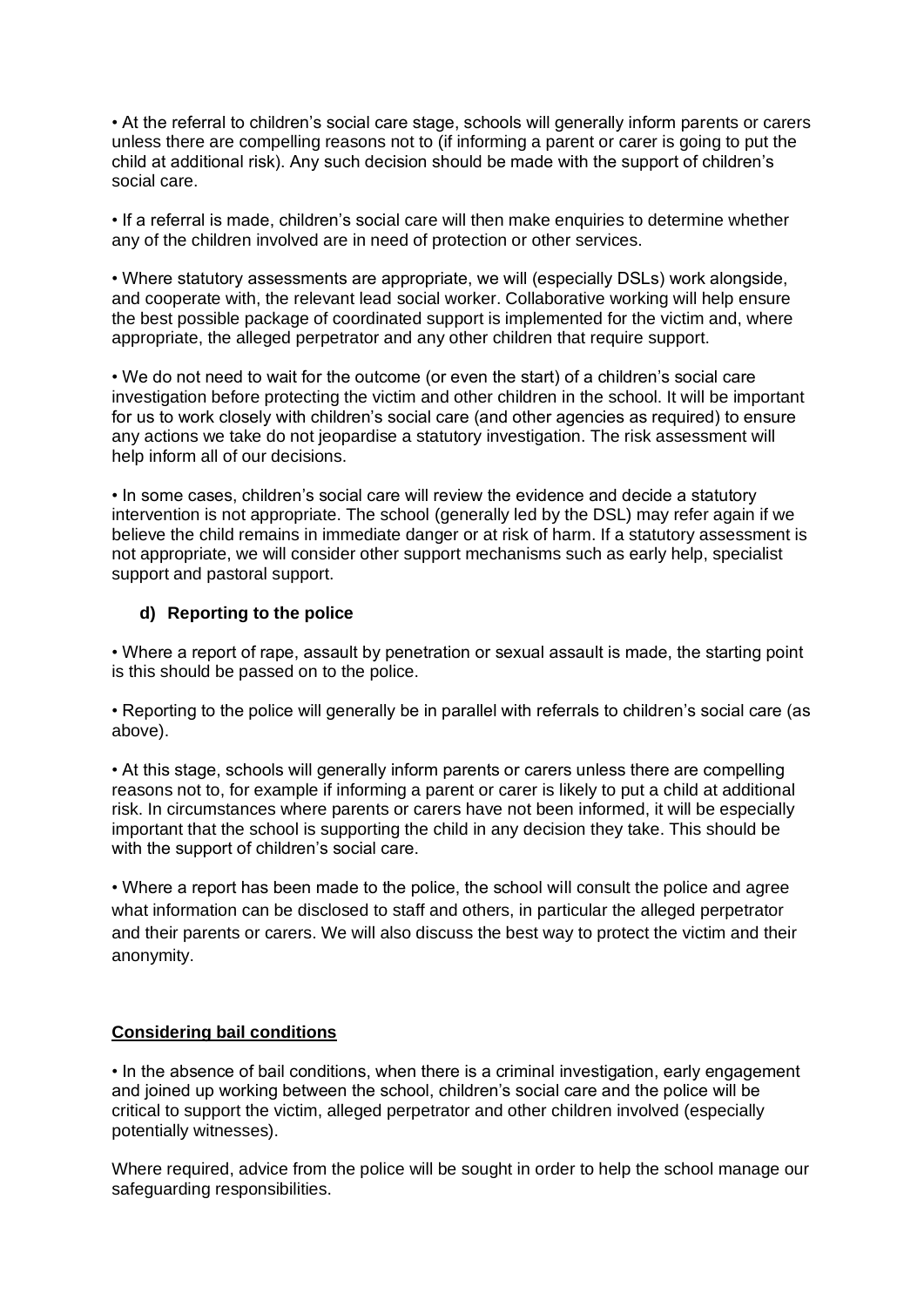• The term 'Released Under Investigation' or 'RUI' will replace those previously on bail for offences in circumstances that do not warrant the application of bail to either re-attend on a particular date or to include conditions preventing activity or in some cases ensuring compliance with an administrative process.

• Where bail is deemed proportionate and necessary, as above, the school will work with children's social care and the police to manage any implications and safeguard their children. An important consideration will be to ensure that the victim can continue in their normal routine, including continuing to receive a suitable education.

#### **Managing any delays in the criminal process**

There may be delays in any case that is being progressed through the criminal justice system. Schools should not wait for the outcome (or even the start) of a police investigation before protecting the victim, alleged perpetrator and other children in the school. The risk assessment will help inform any decision:

• Considering any disciplinary action against the alleged perpetrator whilst an investigation is ongoing is discussed below in the alleged perpetrator section.

• Whilst protecting children and/or taking any disciplinary measures against the alleged perpetrator, it will be important for the designated safeguarding lead (or a deputy) to work closely with the police (and other agencies as required), to ensure any actions the school takes do not jeopardise the police investigation.

• The school will ask the police if we have questions about the investigation.

## **The end of the criminal process**

If a child is convicted or receives a caution for a sexual offence, the school will update its risk assessment, ensure relevant protections are in place for all the children at the school and, if it has not already, and consider any suitable action in light of our behaviour policy.

If the perpetrator remains in school we will be very clear as to our expectations regarding the perpetrator now they have been convicted or cautioned. This could include expectations regarding their behaviour and any restrictions we think are reasonable and proportionate with regard to the perpetrator's movement around the school.

Our risk assessment will continue to be revisited and revised where necessary.

We will do our utmost to ensure that the victim and alleged perpetrator remain protected, especially from any bullying or harassment (including online). Where necessary we will invoke sanctions from our Behaviour and Anti-Bullying policies.

Where cases are classified as "no further action" by the police or Crown Prosecution Service, or where there is a not quilty verdict, we will continue to offer support to the victim and the alleged perpetrator for as long as is necessary. The fact that an allegation cannot be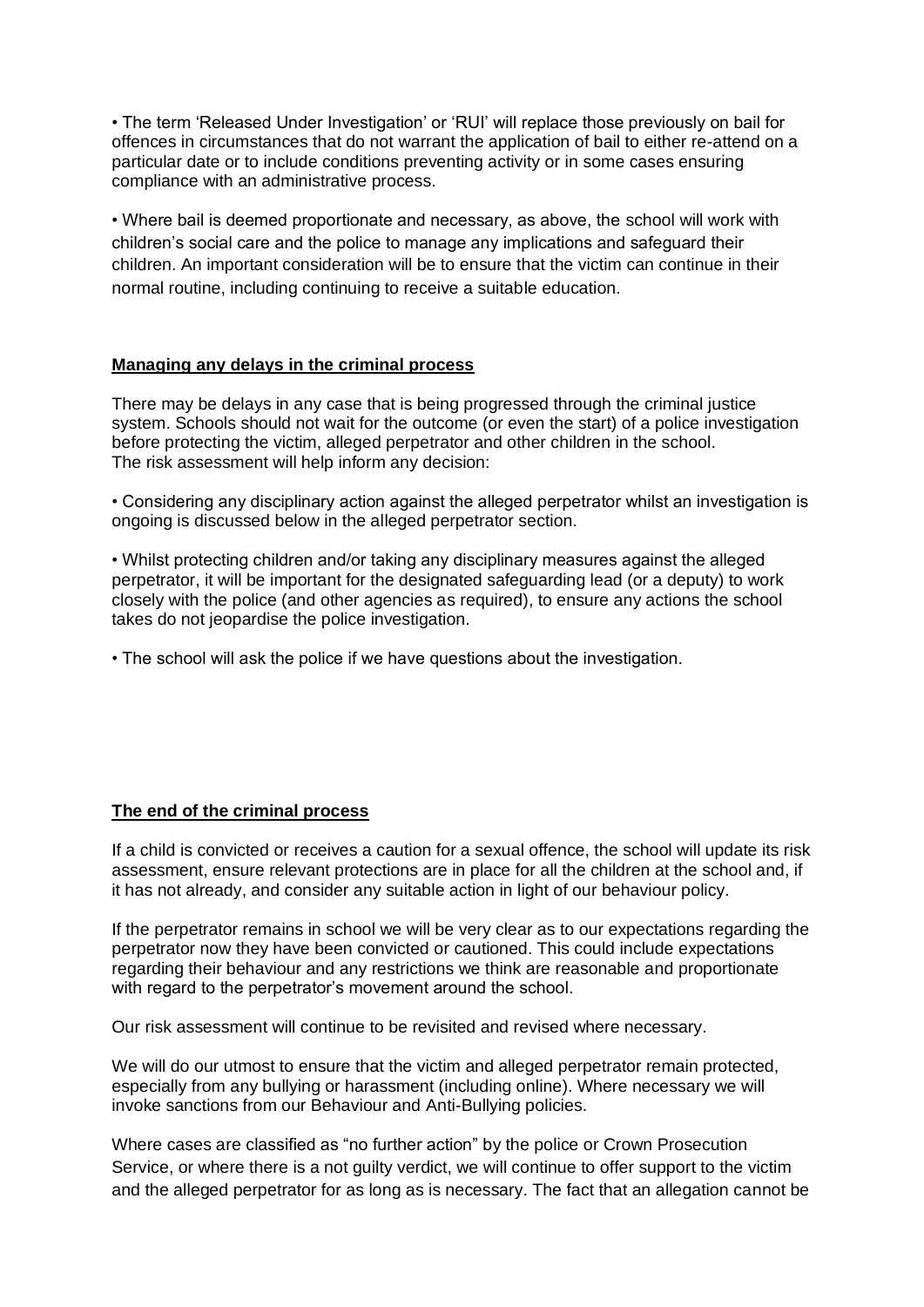substantiated does not necessarily mean that it was unfounded. We will discuss any decisions with the victim in this light and continue to offer support in order for them to access their education. The alleged perpetrator is also likely to require ongoing support for what will have likely been a difficult experience.

## **Ongoing response - Safeguarding and supporting the victim**

We will:

• consider the age and the developmental stage of the victim, the nature of the allegations and the potential risk of further abuse.

• make certain the needs and wishes of the victim are paramount (along with protecting the pupil) in any response. It is important they feel in as much control of the process as is reasonably possible. Wherever possible, the victim, if they wish, should be able to continue in their normal routine. Overall, the priority should be to make the victim's daily experience as normal as possible, so that their school is a safe space for them.

• make certain the victim is not made to feel they are the problem for making a report or made to feel ashamed for making a report.

• consider the proportionality of the response. Support should be tailored on a case-by-case basis. The support required regarding a one-off incident of sexualised name-calling is likely to be vastly different from that for a report of rape.

• look to provide a physical space for victims to withdraw and avoid any action that would have the effect of isolating the victim, in particular from supportive peer groups

• maintain arrangements to protect and support the victim for a long time or as long as we deem necessary. We will do our best to continue to support this need and will continue to work with children's social care and other agencies as required.

• aim to do all we can to reasonably protect the victim from bullying and harassment as a result of any report they have made in accordance with our anti-Bullying Policy.

• give all the necessary support for the victim to remain in school, but if the trauma results in the victim being unable to do this, alternative provision or a move to another school or college should be considered to enable them to continue to receive suitable education. This should only be at the request of the victim and with the support of their parents or carers

Victims may not disclose the whole picture immediately. They may be more comfortable providing information on a piecemeal basis. It is essential that dialogue is kept open and encouraged. When it is clear that ongoing support will be required, We will provide a designated trusted adult (for example our Parent Support Advisor) to talk to about their needs. The choice of any such adult should be the victim's.

## **Ongoing Considerations: Victim and alleged perpetrator sharing classes**

Once we have decided what the next steps will be in terms of progressing the report, we will consider again the question of the victim and alleged perpetrator sharing classes and sharing space at school. This will inevitably involve complex and difficult professional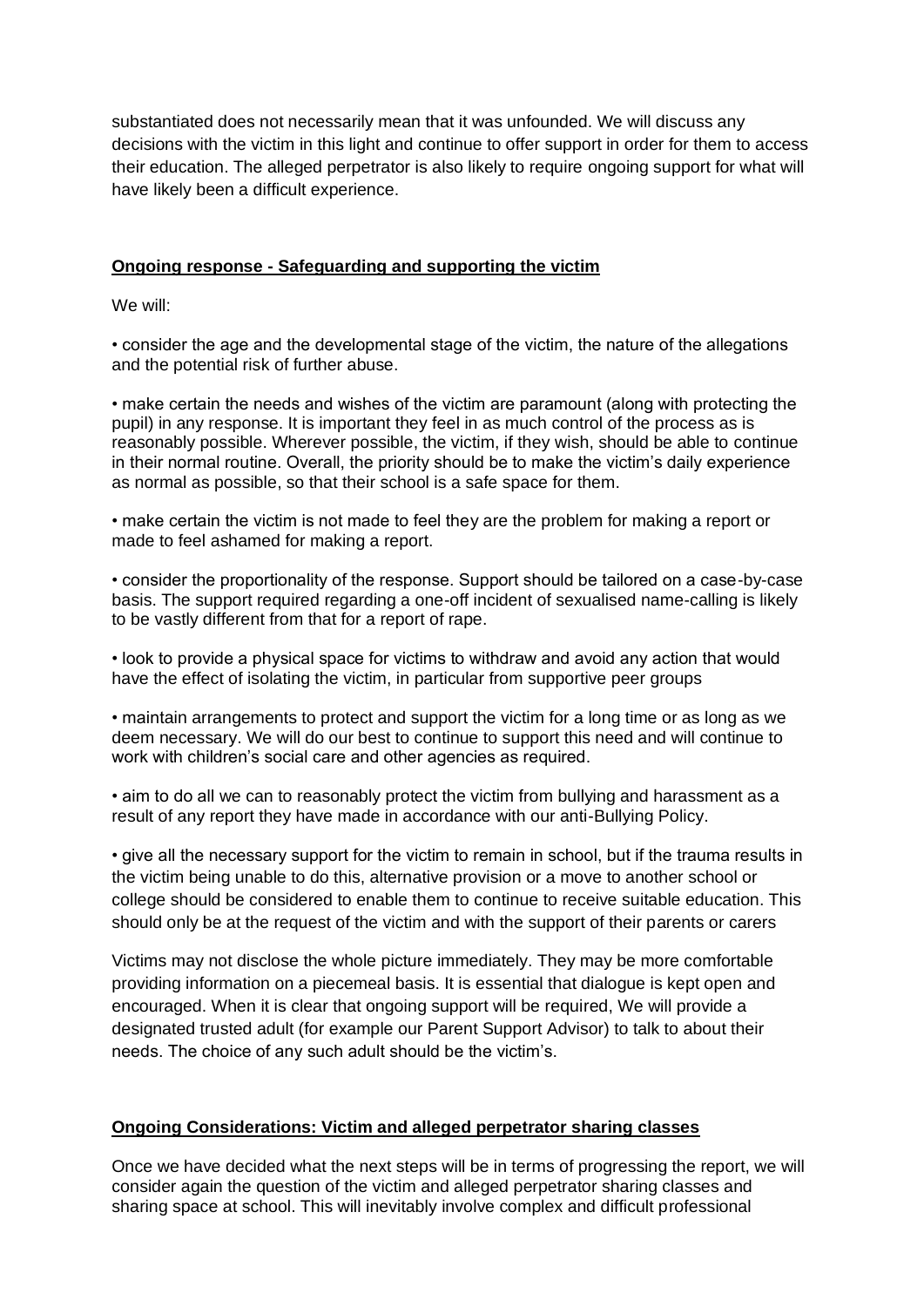decisions, including considering our duty to safeguard children and our duty to educate them. It is important each report is considered on a case-by-case basis and risk assessments are updated as appropriate.

Where there is a criminal investigation into a rape, assault by penetration or sexual assault, the school will consider how best to keep the victim and alleged perpetrator a reasonable distance apart on school premises and on transport where appropriate. This is in the best interests of both children and should not be perceived to be a judgement on the guilt of the alleged perpetrator; close liaison with the police is essential.

DfE guidance states that where a criminal investigation into a rape or assault by penetration leads to a conviction or caution, the school should take suitable action, if they have not already done so. In all but the most exceptional of circumstances, the rape or assault is likely to constitute a serious breach of discipline and lead to the view that allowing the perpetrator to remain in the same school would seriously harm the education or welfare of the victim (and potentially other pupils).

Where a criminal investigation into sexual assault leads to a conviction or caution, the school should, if it has not already, consider any suitable sanctions in light of our behaviour policy, including consideration of permanent exclusion. Where the perpetrator is going to remain at the school, the principle would be to continue keeping the victim and perpetrator in separate classes and continue to consider the most appropriate way to manage potential contact on school premises and transport. The nature of the conviction or caution and wishes of the victim will be especially important in determining how to proceed in such cases.

Reports of sexual assault and sexual harassment will, in some cases, not lead to a report to the police (for a variety of reasons). In some cases, rape, assault by penetration, sexual assault or sexual harassment are reported to the police and the case is not progressed or are reported to the police and ultimately result in a not guilty verdict. None of this means the offence did not happen or that the victim lied. The process will have affected both victim and alleged perpetrator. Appropriate support should be provided to both as required and consideration given to sharing classes and potential contact as required on a case-by-case basis. In all cases, schools should record and be able to justify their decision making.

All of the above should be considered with the needs and wishes of the victim at the heart of the process (supported by parents and carers as required).

Any arrangements should be kept under review.

#### **Safeguarding and supporting the alleged perpetrator**

The school needs to consider the following:

• On the one hand to safeguard the victim (and the wider student body) and on the other hand providing the alleged perpetrator with an education, safeguarding support as appropriate and implementing any disciplinary sanctions.

• Consider the age and the developmental stage of the alleged perpetrator and nature of the allegations. Any child will likely experience stress as a result of being the subject of allegations and/or negative reactions by their peers to the allegations against them.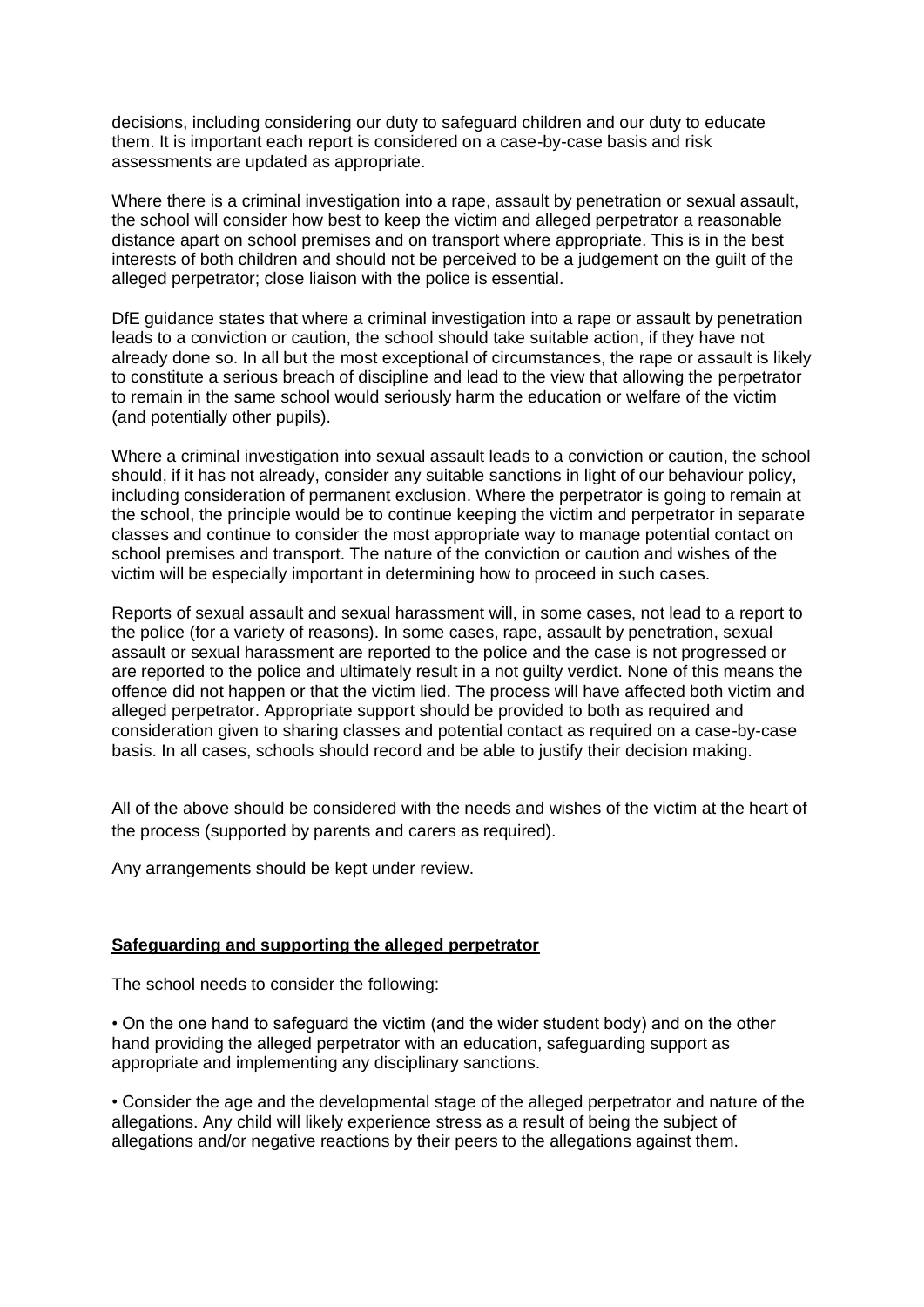• Consider the proportionality of the response. Support (and sanctions) should be considered on a case-by-case basis. Advice will be taken, as appropriate, from children's social care, specialist sexual violence services and the police.

• If it is the case that the alleged perpetrator is moved to another educational institution (for any reason), then we will ensure that the new educational institution is made aware of any ongoing support needs.

## **Discipline and the alleged perpetrator**

With regard to the alleged perpetrator, we will act in accordance with our Behaviour policy and discipline pupils whose conduct falls below the standard which could be reasonably expected of them.

Disciplinary action can be taken whilst other investigations by the police and/or children's social care are ongoing.

The fact that another body is investigating or has investigated an incident does not in itself prevent a school from coming to its own conclusion, on the balance of probabilities, about what happened, and imposing a penalty accordingly.

This is however, a matter for the school and should be carefully considered on a case-bycase basis. The school should consider if, by taking any action, they would prejudice an investigation and/or any subsequent prosecution. Careful liaison with the police and/or children's social care should help us as a school make a determination.

It will also be important to consider whether there are circumstances that make it unreasonable or irrational for the school to reach their own view about what happened while an independent investigation is considering the same facts.

## **Discipline and support**

Taking disciplinary action and still providing appropriate support are not mutually exclusive actions. They can, and should, occur at the same time if necessary.

On the one hand there is preventative or forward-looking action to safeguard the victim and/or the perpetrator, especially where there are concerns that the perpetrator themselves may have been a victim of abuse; and, on the other, there is disciplinary action to punish a perpetrator for their past conduct.

#### **Working with parents and carers**

The school will, in most instances, engage with both the victim's and the alleged perpetrator's parents or carers when there has been a report of sexual violence or sexual harassment. It is likely to be proportional and considered on a case-by-case basis).

The exception to this rule is if there is a reason to believe informing a parent or carer will put a child at additional risk.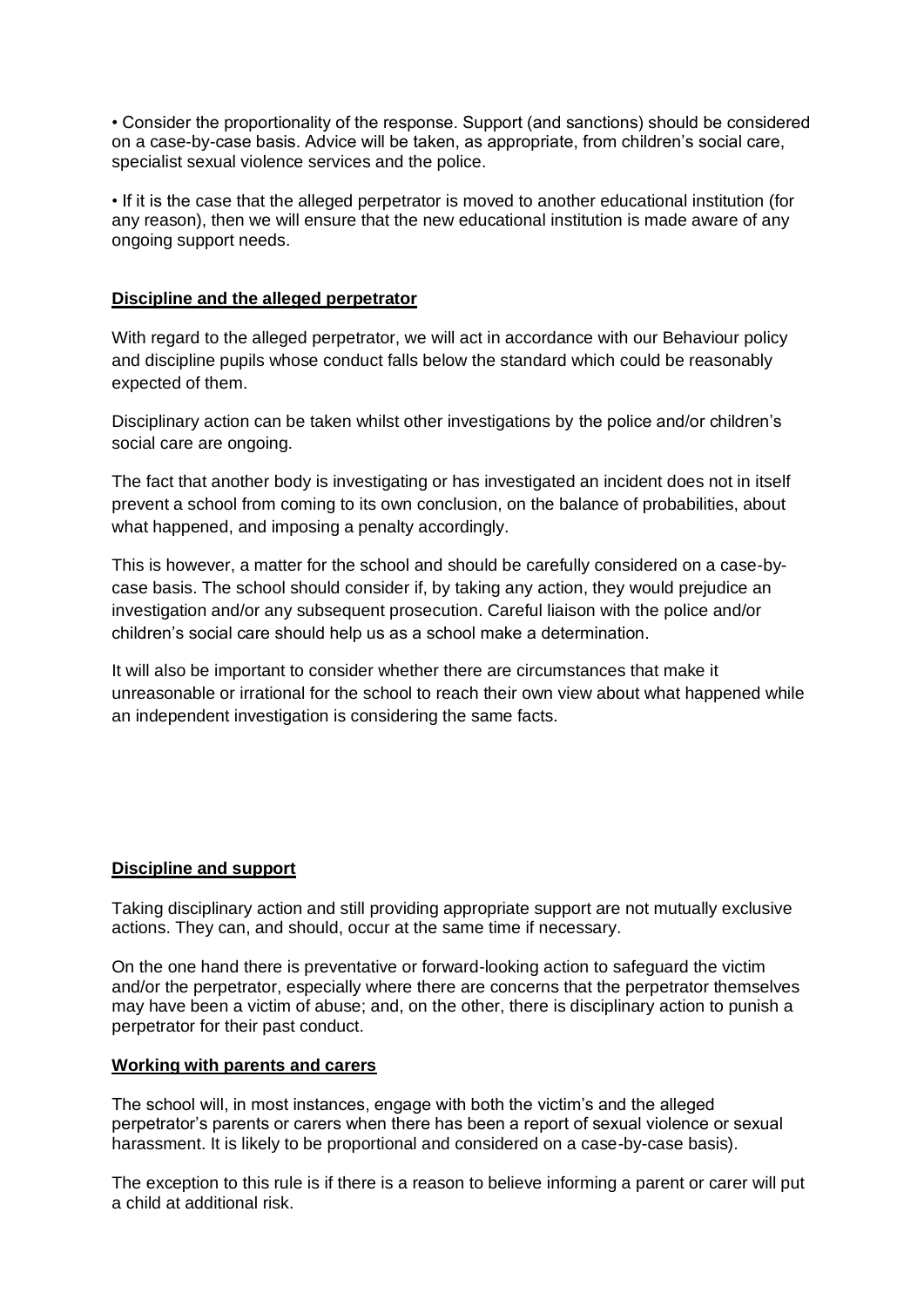School should carefully consider what information they provide to the respective parents or carers about the other child involved and when they do so. In some cases, children's social care and/or the police will have a very clear view and it will be important for the school to work with relevant agencies to ensure a consistent approach is taken to information sharing.

It should be the case that the school will meet the victim's parents or carers to discuss what arrangements are being put in place to safeguard the victim and understand their wishes in terms of support they may need and how the report will be progressed.

It is also likely school will meet with the alleged perpetrator's parents or carers to discuss any arrangements that are being put into place that impact the alleged perpetrator. The reason behind any decisions will be explained. Support for the alleged perpetrator will be discussed.

Consideration to the attendance of other agencies will be considered on a case-by-case basis.

We understand that parents and carers may well struggle to cope with a report that their child has been the victim of an assault or is alleged to have assaulted another child. The school's Parent Support Advisor will work with parents to signpost to them for further support.

#### **Safeguarding other children**

Consideration should be given to supporting children who have witnessed sexual violence, especially rape and assault by penetration. Witnessing such an event is likely to be traumatic and support may be required. We will signpost agencies and support services available where need.

Following any report of sexual violence or sexual harassment, it is likely that some children will take "sides". The school will do all we can to ensure both the victim and alleged perpetrator, and any witnesses, are not being bullied or harassed.

Social media may to play a central role in the fall out from any incident or alleged incident. There is the potential for contact between victim and alleged perpetrator and a likelihood that friends from either side could harass the victim or alleged perpetrator online. Any evidence we have of pupils using social media inappropriately will be sanctioned according to our Behaviour and Anti-Bullying policies.

## **What we do in school to educate our children against harmful sexual behaviours?**

We teach children: Violence is always wrong; What respectful behaviour looks like About cultures of sexual harassment About healthy relationships About prejudiced behaviour About gender roles, stereotyping and equality About body confidence and self esteem

We do this through: